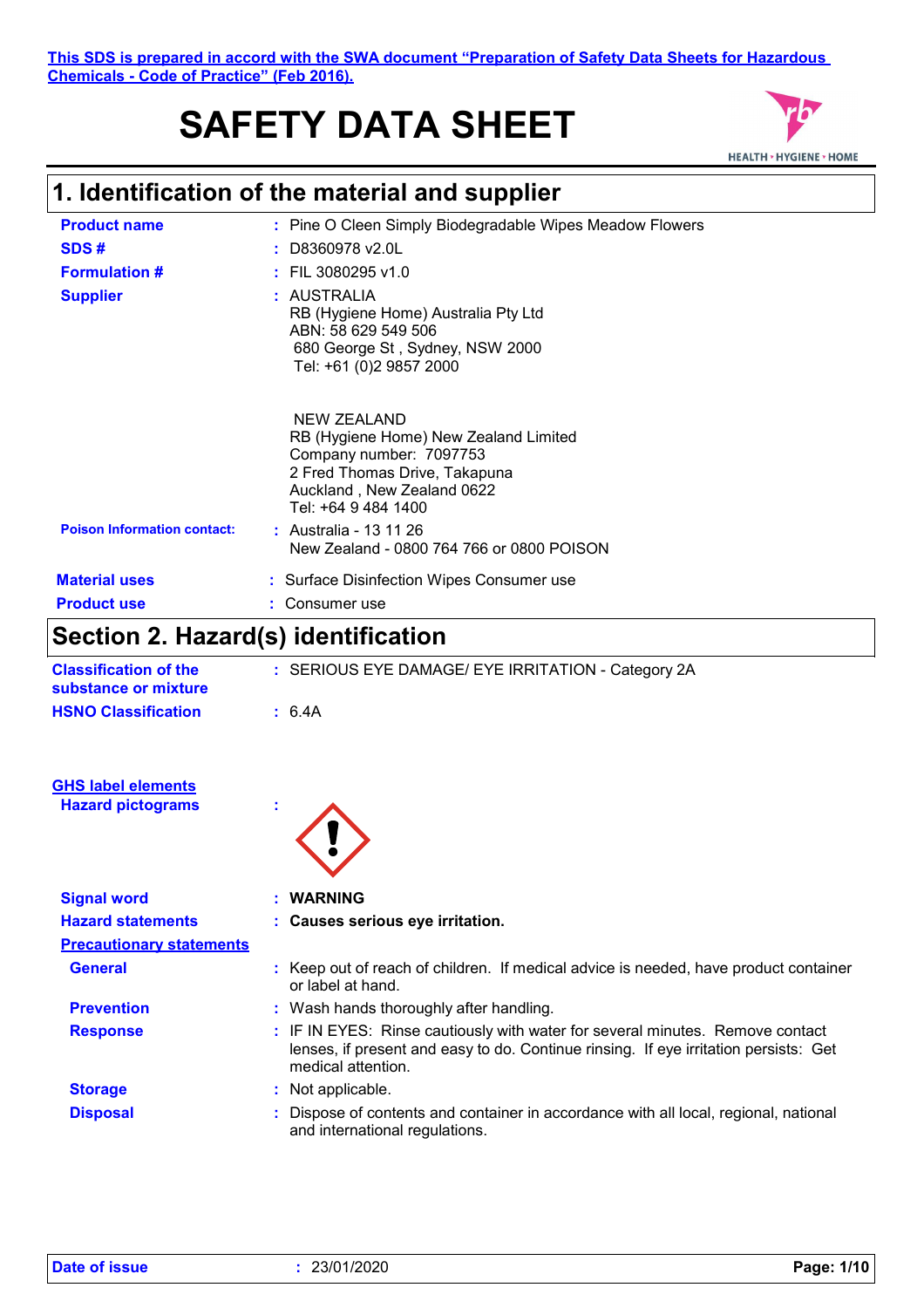# **Section 2. Hazard(s) identification**

| <b>Supplemental label</b><br><b>elements</b>                       | : Ingredient Declaration:<br>Per 100g Liquid: 2.2g of Lactic Acid |  |
|--------------------------------------------------------------------|-------------------------------------------------------------------|--|
| <b>Recommendations</b><br>Other hazards which do not : None known. | : No known significant effects or critical hazards.               |  |
| result in classification                                           |                                                                   |  |

# **Section 3. Composition and ingredient information**

**Substance/mixture :**

: Mixture

| <b>Ingredient name</b>                                | $\%$ (w/w)     | <b>CAS number</b>              |
|-------------------------------------------------------|----------------|--------------------------------|
| L-Lactic acid (2-hydroxy propionic acid)<br>l ethanol | ≤3<br>$\leq$ 3 | 79-33-4<br>64-17-5<br>111-90-0 |
| Diethylene glycol monoethyl ether                     | ≤3             |                                |

### **Other Non-hazardous ingredients to 100%**

**Occupational exposure limits, if available, are listed in Section 8.**

## **Section 4. First aid measures**

### **Description of necessary first aid measures**

| <b>Eye contact</b>  | Immediately flush eyes with plenty of water, occasionally lifting the upper and lower<br>eyelids. Check for and remove any contact lenses. Continue to rinse for at least 10<br>minutes. Get medical attention.                                                                                                                                                                                                                                                                                                                                                                                                                                                                                                                                                                                                              |
|---------------------|------------------------------------------------------------------------------------------------------------------------------------------------------------------------------------------------------------------------------------------------------------------------------------------------------------------------------------------------------------------------------------------------------------------------------------------------------------------------------------------------------------------------------------------------------------------------------------------------------------------------------------------------------------------------------------------------------------------------------------------------------------------------------------------------------------------------------|
| <b>Inhalation</b>   | : Remove victim to fresh air and keep at rest in a position comfortable for breathing.<br>If not breathing, if breathing is irregular or if respiratory arrest occurs, provide<br>artificial respiration or oxygen by trained personnel. It may be dangerous to the<br>person providing aid to give mouth-to-mouth resuscitation. Get medical attention if<br>adverse health effects persist or are severe. If unconscious, place in recovery<br>position and get medical attention immediately. Maintain an open airway. Loosen<br>tight clothing such as a collar, tie, belt or waistband.                                                                                                                                                                                                                                 |
| <b>Skin contact</b> | : Flush contaminated skin with plenty of water. Remove contaminated clothing and<br>shoes. Get medical attention if symptoms occur. Wash clothing before reuse.<br>Clean shoes thoroughly before reuse.                                                                                                                                                                                                                                                                                                                                                                                                                                                                                                                                                                                                                      |
| <b>Ingestion</b>    | : Wash out mouth with water. Remove dentures if any. Remove victim to fresh air<br>and keep at rest in a position comfortable for breathing. If material has been<br>swallowed and the exposed person is conscious, give small quantities of water to<br>drink. Stop if the exposed person feels sick as vomiting may be dangerous. Do not<br>induce vomiting unless directed to do so by medical personnel. If vomiting occurs,<br>the head should be kept low so that vomit does not enter the lungs. Get medical<br>attention if adverse health effects persist or are severe. Never give anything by<br>mouth to an unconscious person. If unconscious, place in recovery position and get<br>medical attention immediately. Maintain an open airway. Loosen tight clothing such<br>as a collar, tie, belt or waistband. |

|                                       | <b>Most important symptoms/effects, acute and delayed</b> |            |
|---------------------------------------|-----------------------------------------------------------|------------|
| <b>Potential acute health effects</b> |                                                           |            |
| <b>Eye contact</b>                    | : Causes serious eye irritation.                          |            |
| <b>Inhalation</b>                     | : No known significant effects or critical hazards.       |            |
| <b>Skin contact</b>                   | : No known significant effects or critical hazards.       |            |
| <b>Ingestion</b>                      | : No known significant effects or critical hazards.       |            |
| Over-exposure signs/symptoms          |                                                           |            |
| Date of issue                         | : 23/01/2020                                              | Page: 2/10 |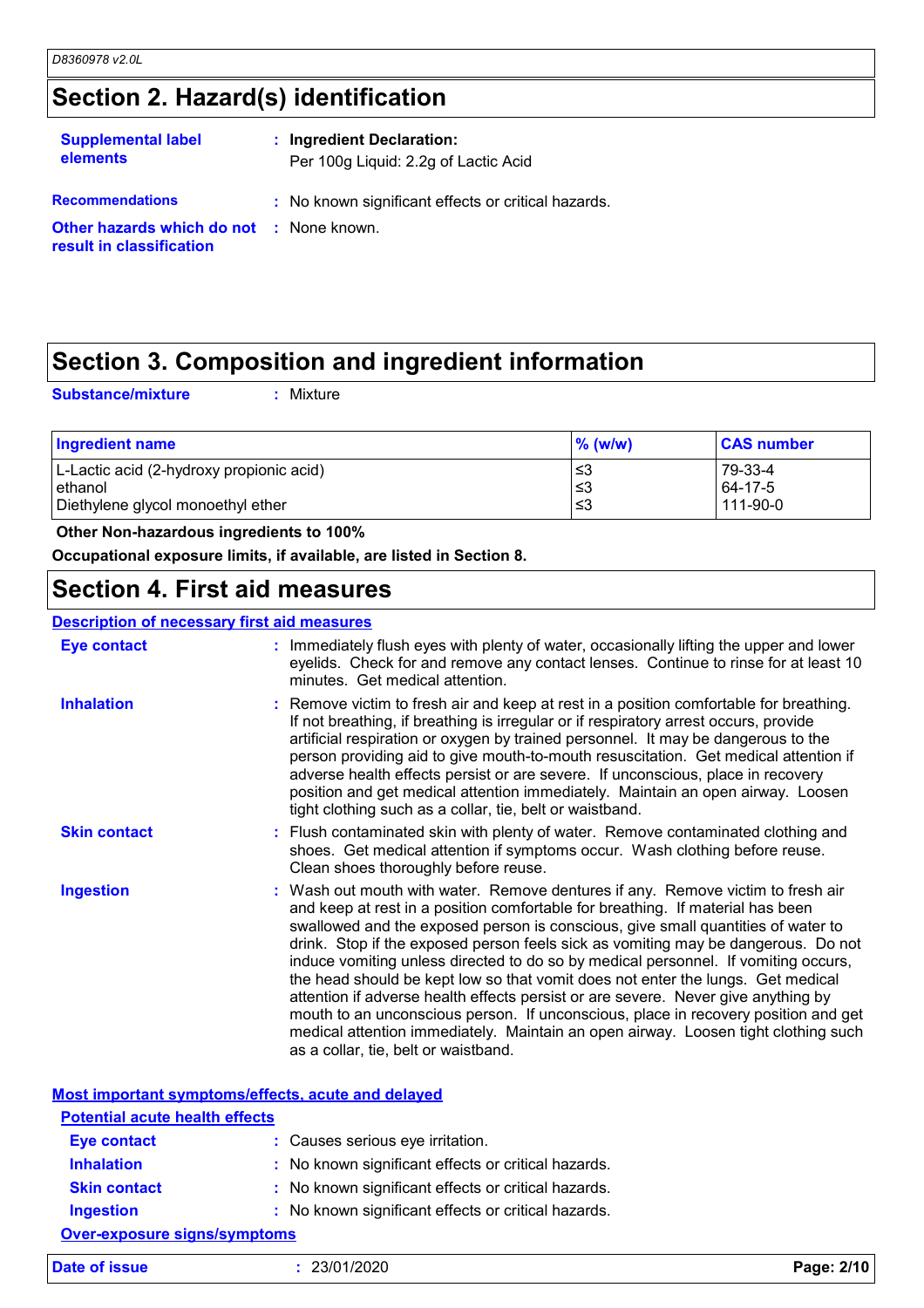# **Section 4. First aid measures**

| <b>Eye contact</b>                | : Adverse symptoms may include the following:<br>pain or irritation<br>watering<br>redness                                                                                    |
|-----------------------------------|-------------------------------------------------------------------------------------------------------------------------------------------------------------------------------|
| <b>Inhalation</b>                 | : No specific data.                                                                                                                                                           |
| <b>Skin contact</b>               | : No specific data.                                                                                                                                                           |
| <b>Ingestion</b>                  | : No specific data.                                                                                                                                                           |
|                                   | Indication of immediate medical attention and special treatment needed, if necessary                                                                                          |
| <b>Notes to physician</b>         | : Treat symptomatically. Contact poison treatment specialist immediately if large<br>quantities have been ingested or inhaled.                                                |
| <b>Specific treatments</b>        | : No specific treatment.                                                                                                                                                      |
| <b>Protection of first-aiders</b> | : No action shall be taken involving any personal risk or without suitable training. It<br>may be dangerous to the person providing aid to give mouth-to-mouth resuscitation. |

### **See toxicological information (Section 11)**

# **Section 5. Fire-fighting measures**

| <b>Extinguishing media</b><br>: Use an extinguishing agent suitable for the surrounding fire.<br><b>Suitable extinguishing</b><br>media<br>: None known.<br><b>Unsuitable extinguishing</b><br>media<br><b>Specific hazards arising</b><br>: No specific fire or explosion hazard.<br>from the chemical<br><b>Hazardous thermal</b><br>: Decomposition products may include the following materials:<br>carbon dioxide<br>decomposition products<br>carbon monoxide<br><b>Special protective actions</b><br>there is a fire. No action shall be taken involving any personal risk or without<br>for fire-fighters<br>suitable training.<br><b>Special protective actions</b><br>: Fire-fighters should wear appropriate protective equipment and self-contained<br>breathing apparatus (SCBA) with a full face-piece operated in positive pressure<br>for fire-fighters<br>mode. |                                                                                           |
|----------------------------------------------------------------------------------------------------------------------------------------------------------------------------------------------------------------------------------------------------------------------------------------------------------------------------------------------------------------------------------------------------------------------------------------------------------------------------------------------------------------------------------------------------------------------------------------------------------------------------------------------------------------------------------------------------------------------------------------------------------------------------------------------------------------------------------------------------------------------------------|-------------------------------------------------------------------------------------------|
|                                                                                                                                                                                                                                                                                                                                                                                                                                                                                                                                                                                                                                                                                                                                                                                                                                                                                  |                                                                                           |
|                                                                                                                                                                                                                                                                                                                                                                                                                                                                                                                                                                                                                                                                                                                                                                                                                                                                                  |                                                                                           |
|                                                                                                                                                                                                                                                                                                                                                                                                                                                                                                                                                                                                                                                                                                                                                                                                                                                                                  |                                                                                           |
|                                                                                                                                                                                                                                                                                                                                                                                                                                                                                                                                                                                                                                                                                                                                                                                                                                                                                  |                                                                                           |
|                                                                                                                                                                                                                                                                                                                                                                                                                                                                                                                                                                                                                                                                                                                                                                                                                                                                                  |                                                                                           |
|                                                                                                                                                                                                                                                                                                                                                                                                                                                                                                                                                                                                                                                                                                                                                                                                                                                                                  | : Promptly isolate the scene by removing all persons from the vicinity of the incident if |
|                                                                                                                                                                                                                                                                                                                                                                                                                                                                                                                                                                                                                                                                                                                                                                                                                                                                                  |                                                                                           |

# **Section 6. Accidental release measures**

|                                  | Personal precautions, protective equipment and emergency procedures                                                                                                                                                                                                                                                                                                               |
|----------------------------------|-----------------------------------------------------------------------------------------------------------------------------------------------------------------------------------------------------------------------------------------------------------------------------------------------------------------------------------------------------------------------------------|
| For non-emergency<br>personnel   | : No action shall be taken involving any personal risk or without suitable training.<br>Evacuate surrounding areas. Keep unnecessary and unprotected personnel from<br>entering. Do not touch or walk through spilled material. Provide adequate<br>ventilation. Wear appropriate respirator when ventilation is inadequate. Put on<br>appropriate personal protective equipment. |
| For emergency responders         | : If specialized clothing is required to deal with the spillage, take note of any<br>information in Section 8 on suitable and unsuitable materials. See also the<br>information in "For non-emergency personnel".                                                                                                                                                                 |
| <b>Environmental precautions</b> | : Avoid dispersal of spilled material and runoff and contact with soil, waterways,<br>drains and sewers. Inform the relevant authorities if the product has caused<br>environmental pollution (sewers, waterways, soil or air).                                                                                                                                                   |

### **Methods and materials for containment and cleaning up**

| <b>Date of issue</b> | 1/2020<br>23/01 | 3/1 <sup>r</sup><br>Page:<br>. |
|----------------------|-----------------|--------------------------------|
|                      |                 |                                |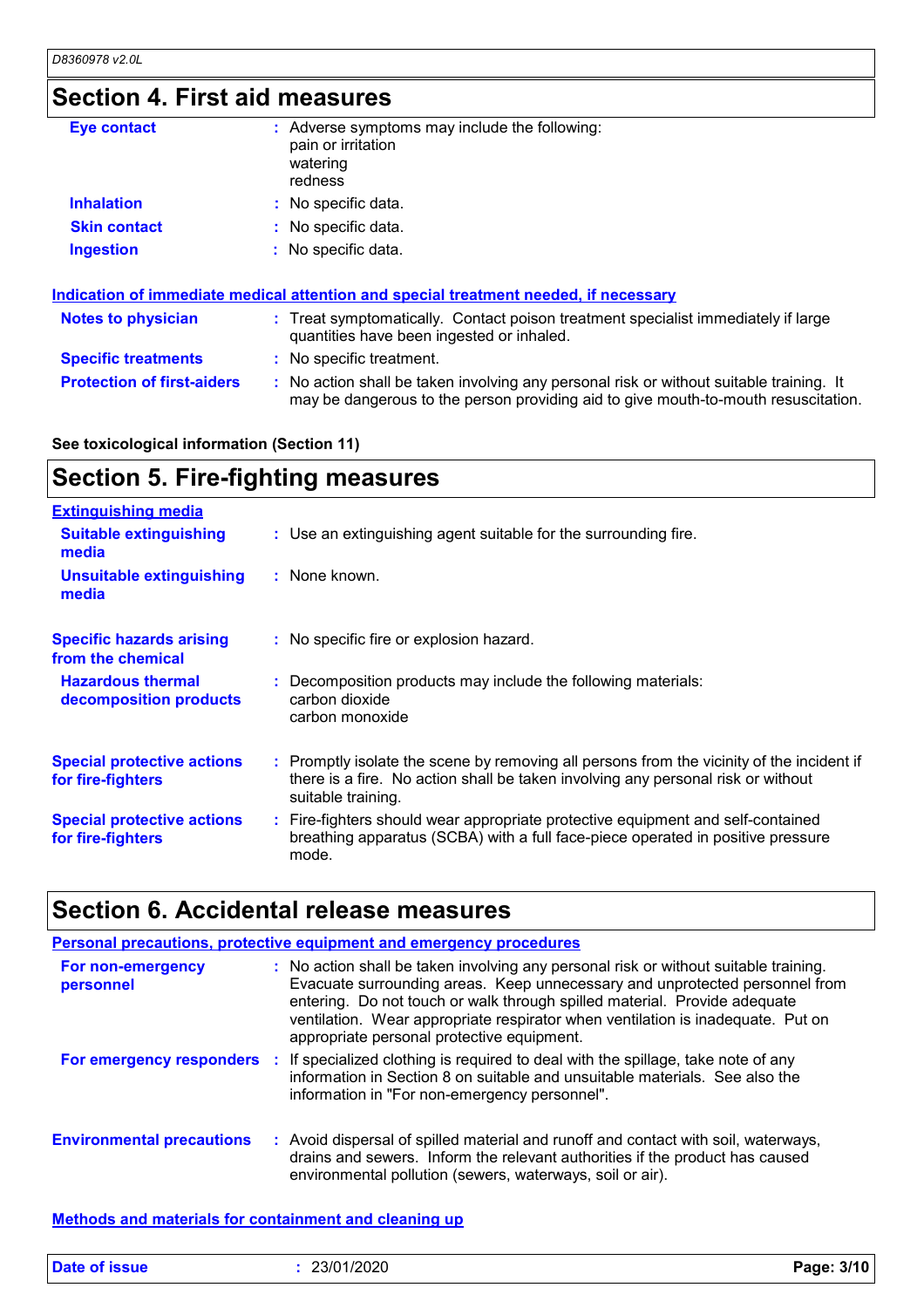# **Section 6. Accidental release measures**

| <b>Small spill</b> | : Move containers from spill area. Avoid dust generation. Using a vacuum with<br>HEPA filter will reduce dust dispersal. Place spilled material in a designated,<br>labeled waste container. Dispose of via a licensed waste disposal contractor.                                                                                                                                                                                                  |
|--------------------|----------------------------------------------------------------------------------------------------------------------------------------------------------------------------------------------------------------------------------------------------------------------------------------------------------------------------------------------------------------------------------------------------------------------------------------------------|
| <b>Large spill</b> | : Move containers from spill area. Approach release from upwind. Prevent entry into<br>sewers, water courses, basements or confined areas. Avoid dust generation. Do<br>not dry sweep. Vacuum dust with equipment fitted with a HEPA filter and place in a<br>closed, labeled waste container. Dispose of via a licensed waste disposal<br>contractor. Note: see Section 1 for emergency contact information and Section 13<br>for waste disposal. |

**See Section 1 for emergency contact information.**

**See Section 8 for information on appropriate personal protective equipment. See Section 13 for additional waste treatment information.**

# **Section 7. Handling and storage**

**Precautions for safe handling**

| <b>Protective measures</b>                                                       | : Put on appropriate personal protective equipment (see Section 8). Do not ingest.<br>Avoid contact with eyes, skin and clothing. Keep in the original container or an<br>approved alternative made from a compatible material, kept tightly closed when not<br>in use. Empty containers retain product residue and can be hazardous. Do not<br>reuse container.                                                                                                                                                                                                                   |
|----------------------------------------------------------------------------------|------------------------------------------------------------------------------------------------------------------------------------------------------------------------------------------------------------------------------------------------------------------------------------------------------------------------------------------------------------------------------------------------------------------------------------------------------------------------------------------------------------------------------------------------------------------------------------|
| <b>Advice on general</b><br>occupational hygiene                                 | : Eating, drinking and smoking should be prohibited in areas where this material is<br>handled, stored and processed. Workers should wash hands and face before<br>eating, drinking and smoking. Remove contaminated clothing and protective<br>equipment before entering eating areas. See also Section 8 for additional<br>information on hygiene measures.                                                                                                                                                                                                                      |
| <b>Conditions for safe storage,</b><br>including any<br><b>incompatibilities</b> | : Store in accordance with local regulations. Store in original container protected<br>from direct sunlight in a dry, cool and well-ventilated area, away from incompatible<br>materials (see Section 10) and food and drink. Keep container tightly closed and<br>sealed until ready for use. Containers that have been opened must be carefully<br>resealed and kept upright to prevent leakage. Do not store in unlabeled containers.<br>Use appropriate containment to avoid environmental contamination. See Section 10<br>for incompatible materials before handling or use. |

## **Section 8. Exposure controls and personal protection**

### **Control parameters**

**Australia**

### **Occupational exposure limits**

| <b>Ingredient name</b>                       | <b>Exposure limits</b>                                                                                                                                                                                                                                                                                          |
|----------------------------------------------|-----------------------------------------------------------------------------------------------------------------------------------------------------------------------------------------------------------------------------------------------------------------------------------------------------------------|
| ethanol<br>Diethylene glycol monoethyl ether | Safe Work Australia (Australia, 4/2018).<br>TWA: 1880 mg/m <sup>3</sup> 8 hours.<br>TWA: 1000 ppm 8 hours.<br>DFG MAC-values list (Germany, 7/2017).<br>PEAK: 100 mg/m <sup>3</sup> , 4 times per shift, 15 minutes. Form:<br>inhalable fraction<br>TWA: 50 mg/m <sup>3</sup> 8 hours. Form: inhalable fraction |

### **New Zealand**

| <b>Occupational exposure limits</b> | : No exposure standard allocated. |
|-------------------------------------|-----------------------------------|
|                                     |                                   |

| <b>Ingredient name</b> | <b>Exposure limits</b>                                                                                         |
|------------------------|----------------------------------------------------------------------------------------------------------------|
| ethanol                | NZ HSWA 2015 (New Zealand, 11/2018).<br>WES-TWA: 1000 ppm 8 hours.<br>WES-TWA: 1880 mg/m <sup>3</sup> 8 hours. |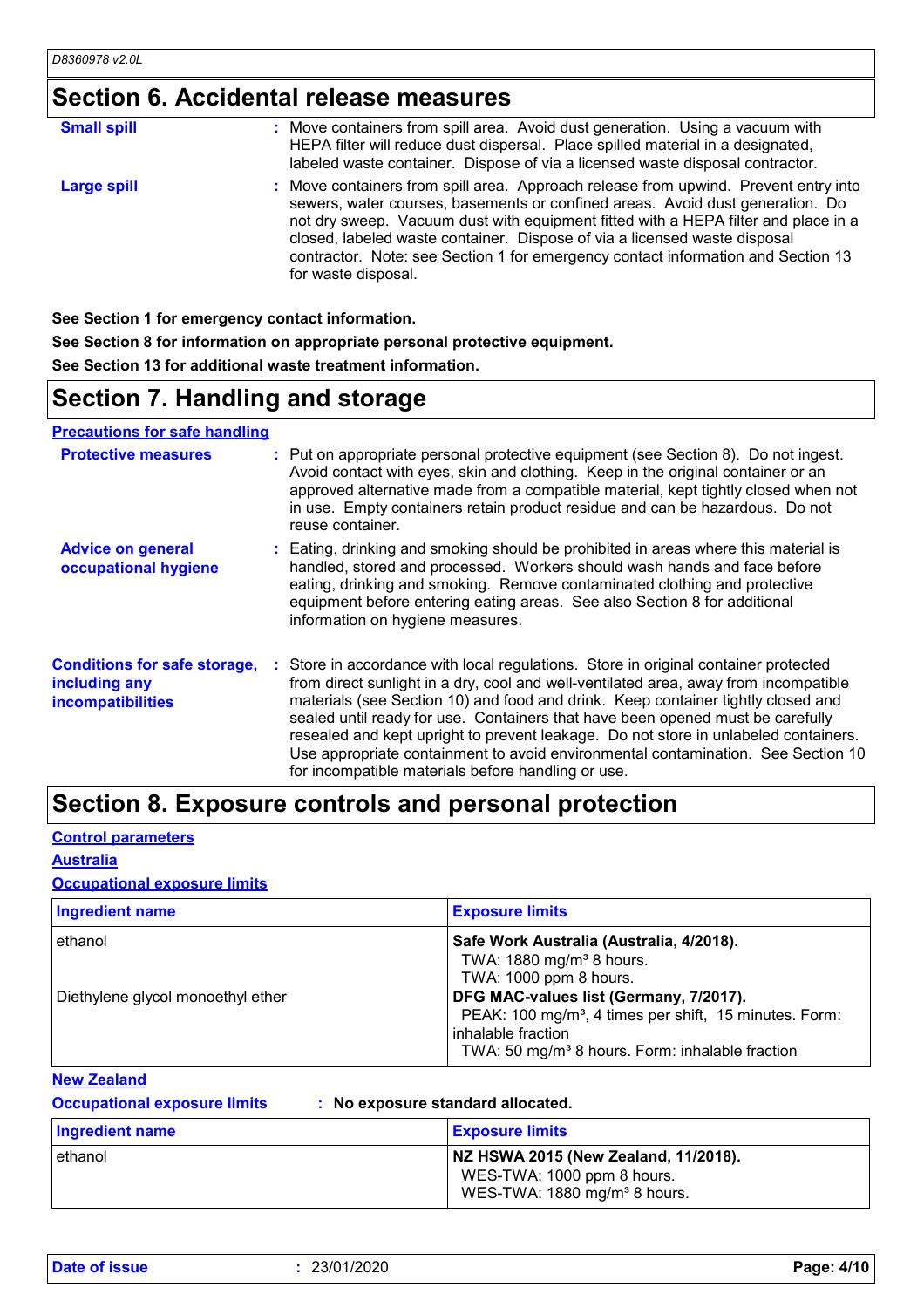### **Section 8. Exposure controls and personal protection**

|                                                  | occion of Exposure controls and personal protection                                                                                                                                                                                                                                                                                                                                                                                                                                                                                                                                                                       |
|--------------------------------------------------|---------------------------------------------------------------------------------------------------------------------------------------------------------------------------------------------------------------------------------------------------------------------------------------------------------------------------------------------------------------------------------------------------------------------------------------------------------------------------------------------------------------------------------------------------------------------------------------------------------------------------|
| <b>Appropriate engineering</b><br>controls       | : Good general ventilation should be sufficient to control worker exposure to airborne<br>contaminants.                                                                                                                                                                                                                                                                                                                                                                                                                                                                                                                   |
| <b>Environmental exposure</b><br><b>controls</b> | : Emissions from ventilation or work process equipment should be checked to ensure<br>they comply with the requirements of environmental protection legislation. In some<br>cases, fume scrubbers, filters or engineering modifications to the process<br>equipment will be necessary to reduce emissions to acceptable levels.                                                                                                                                                                                                                                                                                           |
| <b>Individual protection measures</b>            |                                                                                                                                                                                                                                                                                                                                                                                                                                                                                                                                                                                                                           |
| <b>Hygiene measures</b>                          | : Wash hands, forearms and face thoroughly after handling chemical products, before<br>eating, smoking and using the lavatory and at the end of the working period.<br>Appropriate techniques should be used to remove potentially contaminated clothing.<br>Wash contaminated clothing before reusing. Ensure that eyewash stations and<br>safety showers are close to the workstation location.                                                                                                                                                                                                                         |
| <b>Eye/face protection</b>                       | : Safety eyewear complying with an approved standard should be used when a risk<br>assessment indicates this is necessary to avoid exposure to liquid splashes, mists,<br>gases or dusts. If contact is possible, the following protection should be worn,<br>unless the assessment indicates a higher degree of protection: chemical splash<br>goggles.                                                                                                                                                                                                                                                                  |
| <b>Skin protection</b>                           |                                                                                                                                                                                                                                                                                                                                                                                                                                                                                                                                                                                                                           |
| <b>Hand protection</b>                           | : Chemical-resistant, impervious gloves complying with an approved standard should<br>be worn at all times when handling chemical products if a risk assessment indicates<br>this is necessary. Considering the parameters specified by the glove manufacturer,<br>check during use that the gloves are still retaining their protective properties. It<br>should be noted that the time to breakthrough for any glove material may be<br>different for different glove manufacturers. In the case of mixtures, consisting of<br>several substances, the protection time of the gloves cannot be accurately<br>estimated. |
| <b>Body protection</b>                           | : Personal protective equipment for the body should be selected based on the task<br>being performed and the risks involved and should be approved by a specialist                                                                                                                                                                                                                                                                                                                                                                                                                                                        |

- before handling this product. **Other skin protection :** Appropriate footwear and any additional skin protection measures should be selected based on the task being performed and the risks involved and should be approved by a specialist before handling this product.
- : Based on the hazard and potential for exposure, select a respirator that meets the appropriate standard or certification. Respirators must be used according to a respiratory protection program to ensure proper fitting, training, and other important aspects of use. **Respiratory protection :**

# **Section 9. Physical and chemical properties**

| <b>Appearance</b>                               |                                                          |
|-------------------------------------------------|----------------------------------------------------------|
| <b>Physical state</b>                           | : Solid. [Wipes]                                         |
| <b>Color</b>                                    | White.                                                   |
| <b>Odor</b>                                     | $:$ Fragrant.                                            |
| <b>Odor threshold</b>                           | : Not determined.                                        |
| рH                                              | $: 2.01$ to 3 [Conc. (% w/w): 100%] (Liquid concentrate) |
|                                                 |                                                          |
| <b>Melting point</b>                            | $:$ Not available.                                       |
| <b>Boiling point</b>                            | $:$ Not available.                                       |
| <b>Flash point</b>                              | $:$ Not available.                                       |
| <b>Evaporation rate</b>                         | : Not determined                                         |
| <b>Flammability (solid, gas)</b>                | : Not determined                                         |
| Lower and upper explosive<br>(flammable) limits | : Not determined                                         |
| <b>Vapor pressure</b>                           | $:$ Not available.                                       |
| <b>Vapor density</b>                            | : Not determined                                         |

**Date of issue :** 23/01/2020 **Page: 5/10**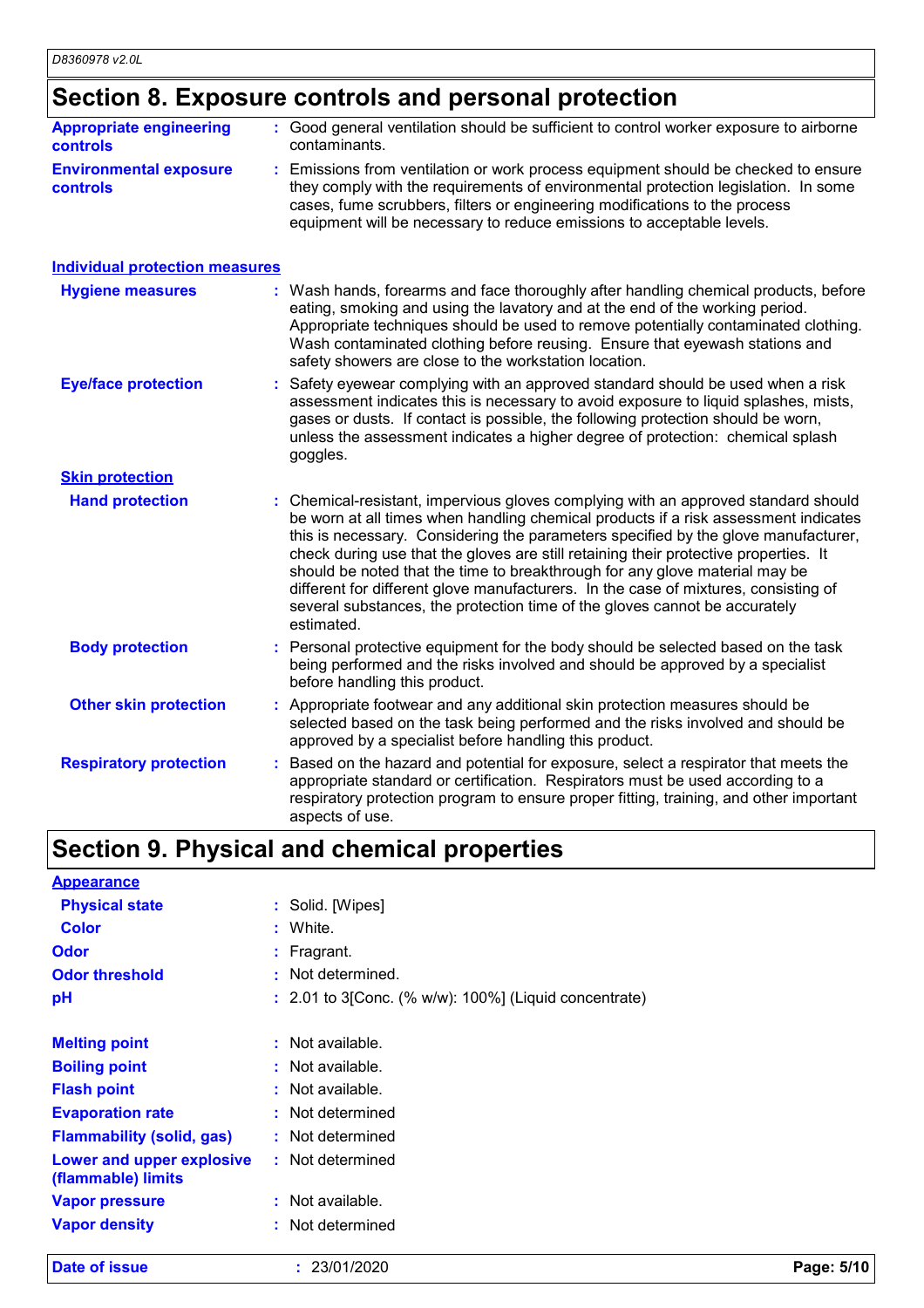# **Section 9. Physical and chemical properties**

| <b>Relative density</b>                           | $: 1.01$ to 1.015(g/cm <sup>3</sup> )(Liquid concentrate)                                      |
|---------------------------------------------------|------------------------------------------------------------------------------------------------|
| <b>Solubility</b>                                 | : Easily soluble in the following materials: cold water and hot water. (Liquid<br>concentrate) |
| <b>Solubility in water</b>                        | : Not available.                                                                               |
| <b>Partition coefficient: n-</b><br>octanol/water | : Not determined                                                                               |
| <b>Auto-ignition temperature</b>                  | : Not available.                                                                               |
| <b>Decomposition temperature</b>                  | : Not available.                                                                               |
| <b>Viscosity</b>                                  | : Not available.                                                                               |
| Flow time (ISO 2431)                              | : Not available.                                                                               |

# **Section 10. Stability and reactivity**

| <b>Reactivity</b>                                   | : No specific test data related to reactivity available for this product or its ingredients.              |
|-----------------------------------------------------|-----------------------------------------------------------------------------------------------------------|
| <b>Chemical stability</b>                           | : The product is stable.                                                                                  |
| <b>Possibility of hazardous</b><br><b>reactions</b> | : Under normal conditions of storage and use, hazardous reactions will not occur.                         |
| <b>Conditions to avoid</b>                          | : No specific data.                                                                                       |
| Incompatible materials                              | : No specific data.                                                                                       |
| <b>Hazardous decomposition</b><br>products          | : Under normal conditions of storage and use, hazardous decomposition products<br>should not be produced. |

# **Section 11. Toxicological information**

### **Information on toxicological effects**

**Acute toxicity**

| <b>Product/ingredient name</b>              | <b>Result</b>                             | <b>Species</b>                | <b>Dose</b>                        | <b>Exposure</b> |
|---------------------------------------------|-------------------------------------------|-------------------------------|------------------------------------|-----------------|
| L-Lactic acid (2-hydroxy<br>propionic acid) | <b>LC50 Inhalation Vapor</b>              | Rat - Male,<br>Female         | 7.94 mg/l                          | 4 hours         |
|                                             | LD50 Dermal<br>LD50 Oral                  | Rabbit - Male<br>Rat - Female | 2000 mg/kg<br>3543 mg/kg           |                 |
| ethanol                                     | <b>LC50 Inhalation Vapor</b><br>LD50 Oral | Rat<br>Rat                    | 124700 mg/m <sup>3</sup><br>7 g/kg | 4 hours         |
| Diethylene glycol monoethyl<br>ether        | LD50 Oral                                 | Rat                           | 7500 mg/kg                         |                 |

**Conclusion/Summary :** Based on available data, the classification criteria are not met.

### **Irritation/Corrosion**

| <b>Product/ingredient name</b>              | <b>Result</b>            | <b>Species</b> | <b>Score</b> | <b>Exposure</b>                           | <b>Observation</b> |
|---------------------------------------------|--------------------------|----------------|--------------|-------------------------------------------|--------------------|
| L-Lactic acid (2-hydroxy<br>propionic acid) | Skin - Irritant          | Rabbit         |              | 24 hours                                  |                    |
| ethanol                                     | Eyes - Moderate irritant | Rabbit         |              | 0.066666667<br>Iminutes 100<br>milligrams |                    |
|                                             | Eyes - Mild irritant     | Rabbit         |              | <b>24 hours 500</b><br>milligrams         |                    |
|                                             | Eyes - Moderate irritant | Rabbit         |              | 100<br>Imicroliters                       |                    |
|                                             | Skin - Mild irritant     | Rabbit         |              | 1400<br>milligrams                        |                    |
|                                             | Skin - Moderate irritant | Rabbit         |              | 124 hours 20<br>milligrams                |                    |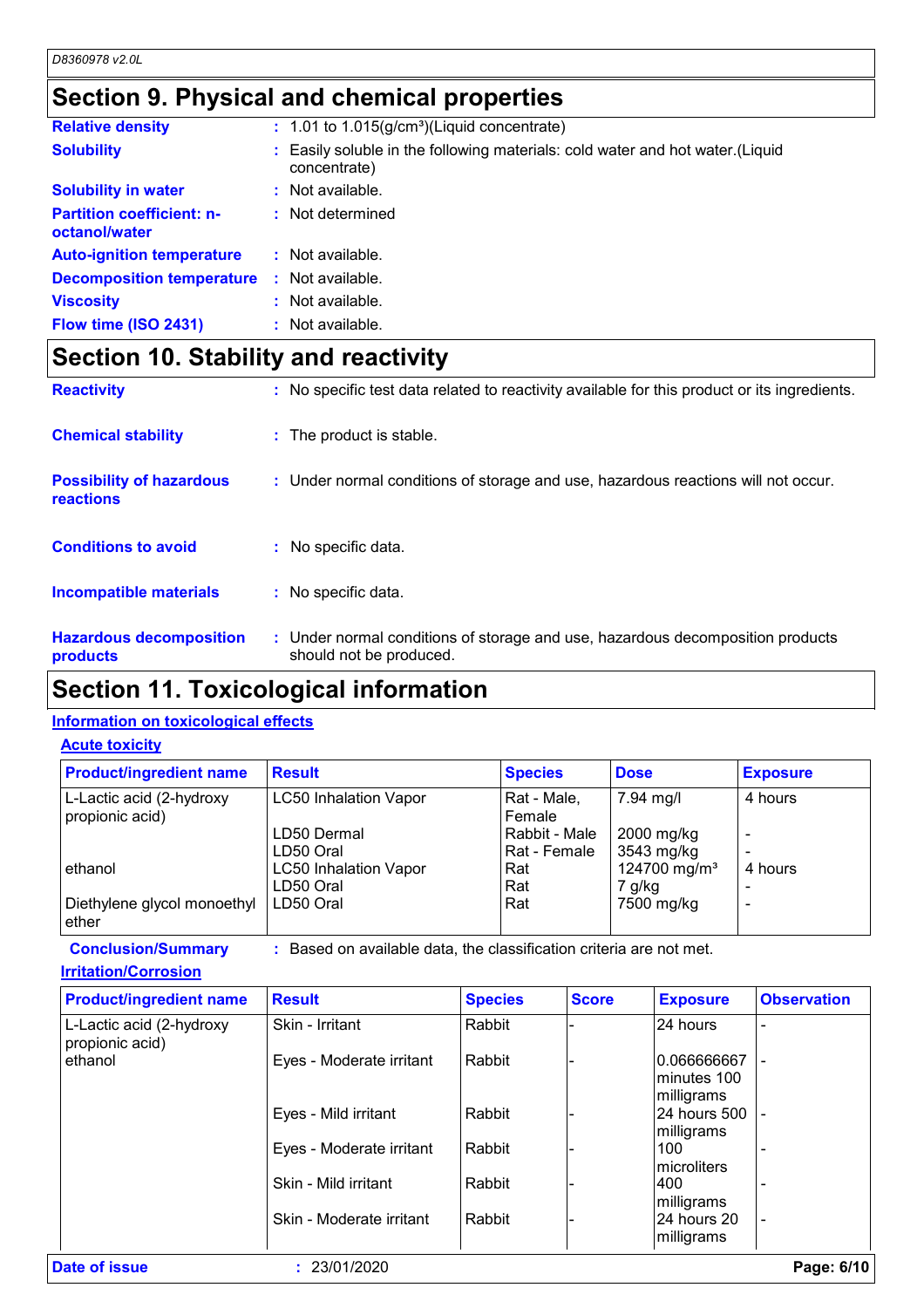# **Section 11. Toxicological information**

| Diethylene glycol monoethyl<br>ether | Eyes - Mild irritant     | Rabbit | 125<br>milligrams            |  |
|--------------------------------------|--------------------------|--------|------------------------------|--|
|                                      | Eyes - Moderate irritant | Rabbit | 500<br>milligrams            |  |
|                                      | Skin - Mild irritant     | Rabbit | 24 hours 500 -<br>milligrams |  |

| <b>Conclusion/Summary</b> |                                                                     |
|---------------------------|---------------------------------------------------------------------|
| <b>Skin</b>               | : Based on available data, the classification criteria are not met. |
| <b>Eves</b>               | : Based on Calculation Method: Causes serious eye irritation.       |
| <b>Respiratory</b>        | : Based on available data, the classification criteria are not met. |

### **Sensitization**

| <b>Product/ingredient name</b>                            | <b>Route of</b><br>exposure      | <b>Species</b>                                                      | <b>Result</b>   |
|-----------------------------------------------------------|----------------------------------|---------------------------------------------------------------------|-----------------|
| L-Lactic acid (2-hydroxy<br>propionic acid)               | skin                             | Guinea pig                                                          | Not sensitizing |
| <b>Conclusion/Summary</b>                                 |                                  |                                                                     |                 |
| <b>Skin</b>                                               |                                  | : Based on available data, the classification criteria are not met. |                 |
| <b>Respiratory</b>                                        |                                  | : Based on available data, the classification criteria are not met. |                 |
| <b>Mutagenicity</b>                                       |                                  |                                                                     |                 |
| Not available.                                            |                                  |                                                                     |                 |
| <b>Conclusion/Summary</b>                                 |                                  | : Based on available data, the classification criteria are not met. |                 |
| <b>Carcinogenicity</b>                                    |                                  |                                                                     |                 |
| Not available.                                            |                                  |                                                                     |                 |
| <b>Conclusion/Summary</b>                                 |                                  | : Based on available data, the classification criteria are not met. |                 |
| <b>Reproductive toxicity</b>                              |                                  |                                                                     |                 |
| Not available.                                            |                                  |                                                                     |                 |
| <b>Conclusion/Summary</b>                                 |                                  | : Based on available data, the classification criteria are not met. |                 |
| <b>Teratogenicity</b>                                     |                                  |                                                                     |                 |
| Not available.                                            |                                  |                                                                     |                 |
| <b>Conclusion/Summary</b>                                 |                                  | : Based on available data, the classification criteria are not met. |                 |
| <b>Specific target organ toxicity (single exposure)</b>   |                                  |                                                                     |                 |
| Not available.                                            |                                  |                                                                     |                 |
| <b>Specific target organ toxicity (repeated exposure)</b> |                                  |                                                                     |                 |
| Not available.                                            |                                  |                                                                     |                 |
| <b>Aspiration hazard</b>                                  |                                  |                                                                     |                 |
| Not available.                                            |                                  |                                                                     |                 |
|                                                           |                                  |                                                                     |                 |
| <b>Information on the likely</b>                          | : Not available.                 |                                                                     |                 |
| routes of exposure                                        |                                  |                                                                     |                 |
| <b>Potential acute health effects</b>                     |                                  |                                                                     |                 |
| <b>Eye contact</b>                                        | : Causes serious eye irritation. |                                                                     |                 |
| <b>Inhalation</b>                                         |                                  | No known significant effects or critical hazards.                   |                 |
| <b>Skin contact</b>                                       |                                  | No known significant effects or critical hazards.                   |                 |
| <b>Ingestion</b>                                          |                                  | No known significant effects or critical hazards.                   |                 |
|                                                           |                                  |                                                                     |                 |

**Symptoms related to the physical, chemical and toxicological characteristics**

**Date of issue :** 23/01/2020 **Page: 7/10**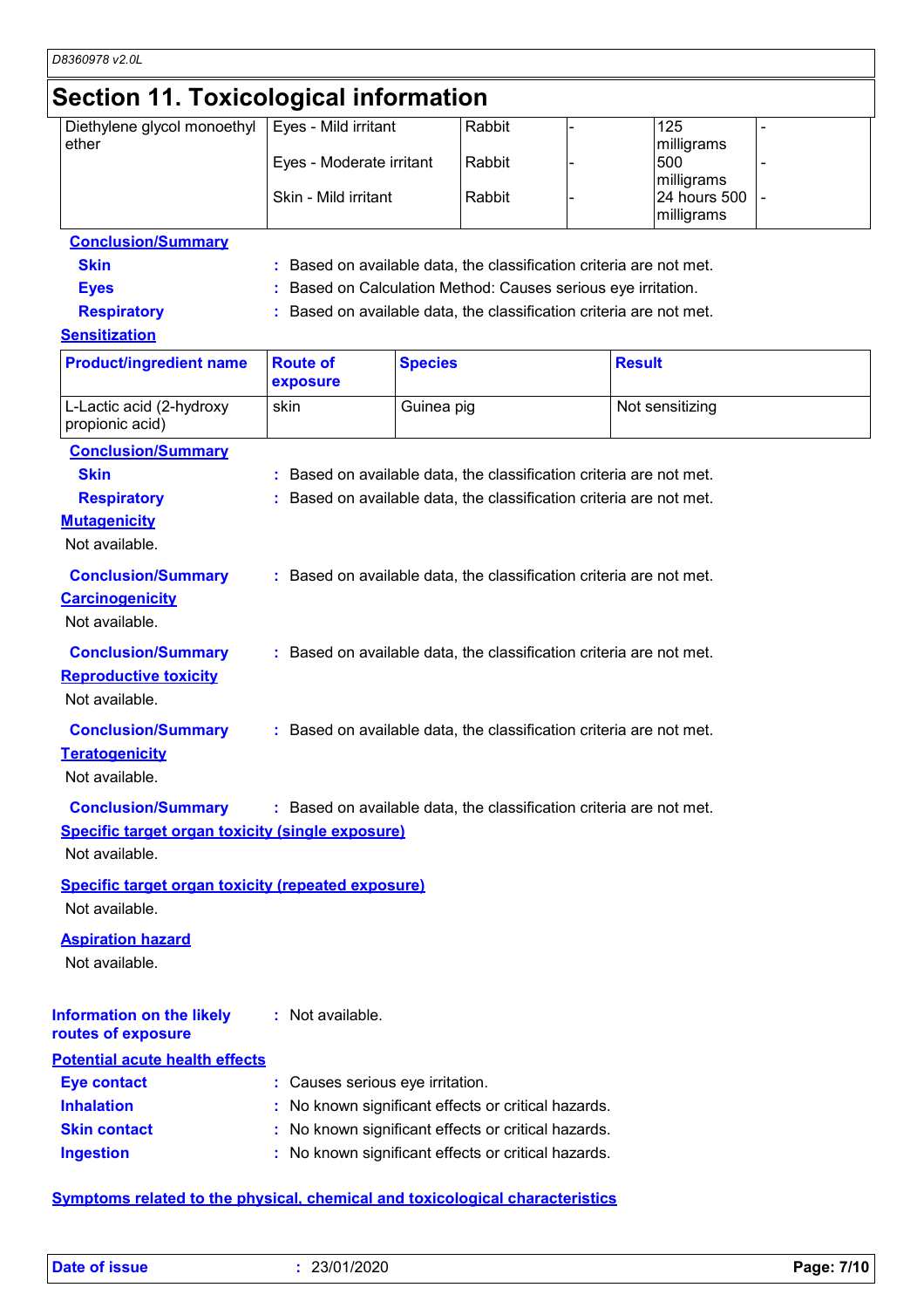# **Section 11. Toxicological information**

| <b>Eye contact</b>                      | : Adverse symptoms may include the following:<br>pain or irritation<br>watering<br>redness |
|-----------------------------------------|--------------------------------------------------------------------------------------------|
| <b>Inhalation</b>                       | : No specific data.                                                                        |
| <b>Skin contact</b>                     | : No specific data.                                                                        |
| <b>Ingestion</b>                        | : No specific data.                                                                        |
|                                         | Delayed and immediate effects and also chronic effects from short and long term exposure   |
| <b>Short term exposure</b>              |                                                                                            |
| <b>Potential immediate</b><br>effects   | : Not available.                                                                           |
| <b>Potential delayed effects</b>        | : Not available.                                                                           |
| <b>Long term exposure</b>               |                                                                                            |
| <b>Potential immediate</b><br>effects   | : Not available.                                                                           |
| <b>Potential delayed effects</b>        | : Not available.                                                                           |
| <b>Potential chronic health effects</b> |                                                                                            |
| Not available.                          |                                                                                            |
| <b>Conclusion/Summary</b>               | : Based on available data, the classification criteria are not met.                        |
| <b>General</b>                          | : No known significant effects or critical hazards.                                        |
| <b>Carcinogenicity</b>                  | : No known significant effects or critical hazards.                                        |
| <b>Mutagenicity</b>                     | : No known significant effects or critical hazards.                                        |
| <b>Teratogenicity</b>                   | : No known significant effects or critical hazards.                                        |
| <b>Developmental effects</b>            | : No known significant effects or critical hazards.                                        |
| <b>Fertility effects</b>                | : No known significant effects or critical hazards.                                        |

### **Numerical measures of toxicity**

**Acute toxicity estimates**

Not available.

# **Section 12. Ecological information**

| <b>Product/ingredient name</b>              | <b>Result</b>                            | <b>Species</b>                                | <b>Exposure</b> |  |
|---------------------------------------------|------------------------------------------|-----------------------------------------------|-----------------|--|
| L-Lactic acid (2-hydroxy<br>propionic acid) | Acute EC50 240000 µg/l Fresh water       | Daphnia - Daphnia magna                       | 48 hours        |  |
|                                             | Acute LC50 320000 µg/l Fresh water       | Algae - Pseudokirchneriella<br>subcapitata    | 96 hours        |  |
|                                             | Acute LC50 130 ppm Fresh water           | Fish - Oncorhynchus mykiss                    | 96 hours        |  |
| ethanol                                     | Acute EC50 17.921 mg/l Marine water      | Algae - Ulva pertusa                          | 96 hours        |  |
|                                             | Acute EC50 2000 µg/l Fresh water         | Daphnia - Daphnia magna                       | 48 hours        |  |
|                                             | Acute LC50 25500 µg/l Marine water       | Crustaceans - Artemia<br>franciscana - Larvae | 48 hours        |  |
|                                             | Acute LC50 11000000 µg/l Marine<br>water | Fish - Alburnus alburnus                      | 96 hours        |  |
|                                             | Chronic NOEC 4.995 mg/l Marine water     | Algae - Ulva pertusa                          | 96 hours        |  |
|                                             | Chronic NOEC 100 ul/L Fresh water        | Daphnia - Daphnia magna -<br>Neonate          | 21 days         |  |
| Diethylene glycol monoethyl<br>ether        | Acute LC50 3340000 µg/l Fresh water      | Daphnia - Daphnia magna -<br>Neonate          | 48 hours        |  |
|                                             | Acute LC50 6010000 µg/l Fresh water      | Fish - Ictalurus punctatus                    | 96 hours        |  |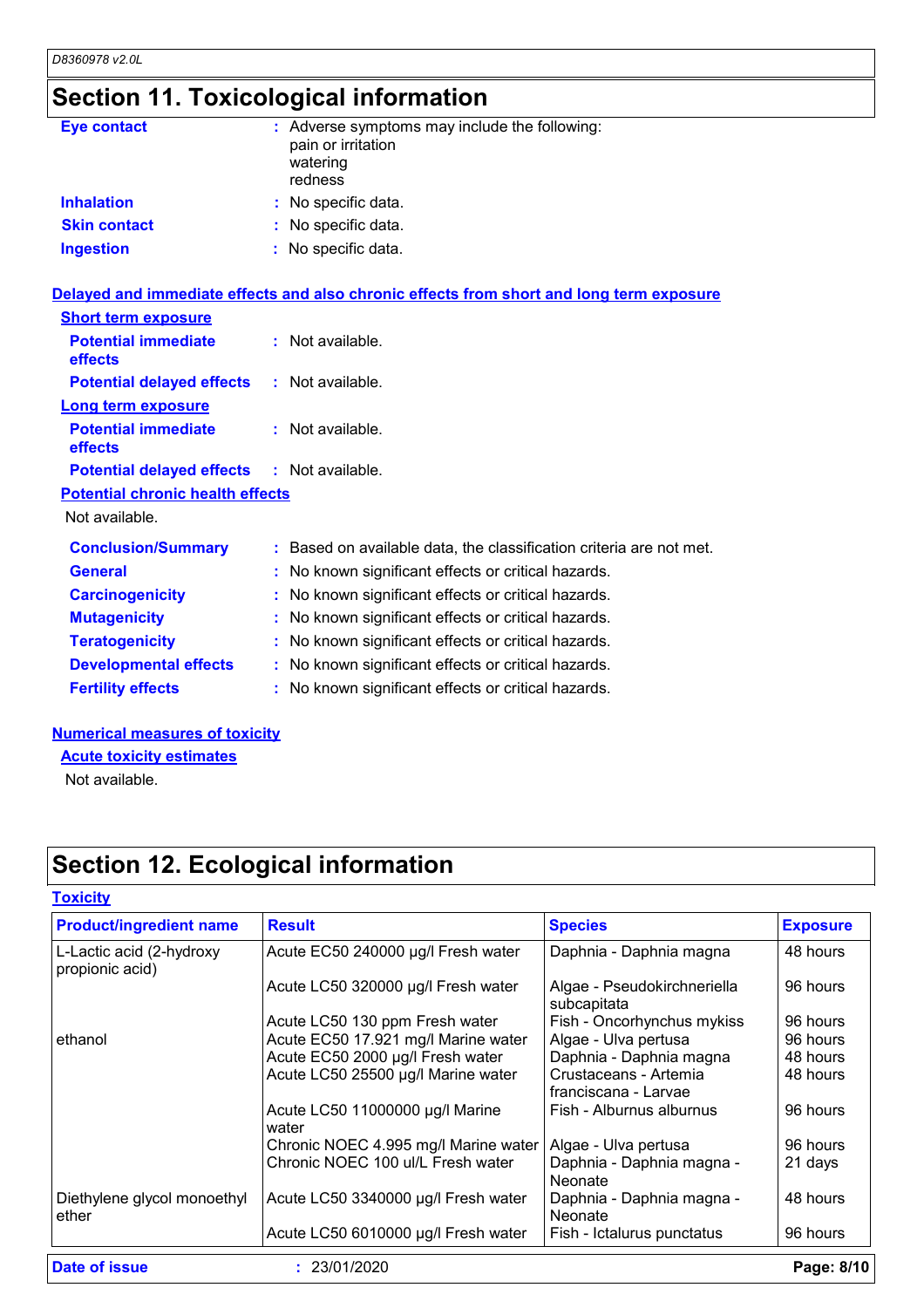# **Section 12. Ecological information**

**Conclusion/Summary :** Based on available data, the classification criteria are not met.

### **Persistence and degradability**

Not available.

### **Bioaccumulative potential**

| <b>Product/ingredient name</b>                   | <b>LogP</b> <sub>ow</sub> | <b>BCF</b> | <b>Potential</b> |
|--------------------------------------------------|---------------------------|------------|------------------|
| ethanol<br>Diethylene glycol monoethyl<br>⊥ether | $-0.35$<br>$-0.54$        |            | low<br>. Iow     |

#### **Mobility in soil**

| <b>Soil/water partition</b>    | : Not available. |
|--------------------------------|------------------|
| coefficient (K <sub>oc</sub> ) |                  |

**Other adverse effects** : No known significant effects or critical hazards.

### **Section 13. Disposal considerations**

| <b>Disposal methods</b> | : The generation of waste should be avoided or minimized wherever possible.<br>Disposal of this product, solutions and any by-products should at all times comply<br>with the requirements of environmental protection and waste disposal legislation<br>and any regional local authority requirements. Dispose of surplus and non-<br>recyclable products via a licensed waste disposal contractor. Waste should not be<br>disposed of untreated to the sewer unless fully compliant with the requirements of<br>all authorities with jurisdiction. Waste packaging should be recycled. Incineration or<br>landfill should only be considered when recycling is not feasible. This material and<br>its container must be disposed of in a safe way. Care should be taken when<br>handling emptied containers that have not been cleaned or rinsed out. Empty |
|-------------------------|---------------------------------------------------------------------------------------------------------------------------------------------------------------------------------------------------------------------------------------------------------------------------------------------------------------------------------------------------------------------------------------------------------------------------------------------------------------------------------------------------------------------------------------------------------------------------------------------------------------------------------------------------------------------------------------------------------------------------------------------------------------------------------------------------------------------------------------------------------------|
|                         | containers or liners may retain some product residues. Avoid dispersal of spilled<br>material and runoff and contact with soil, waterways, drains and sewers.                                                                                                                                                                                                                                                                                                                                                                                                                                                                                                                                                                                                                                                                                                 |

# **Section 14. Transport information**

|                                      | <b>ADG</b>               | <b>ADR/RID</b>           | <b>IMDG</b>    | <b>IATA</b>    |
|--------------------------------------|--------------------------|--------------------------|----------------|----------------|
| <b>UN number</b>                     | Not regulated.           | Not regulated.           | Not regulated. | Not regulated. |
| <b>UN proper</b><br>shipping name    | $\overline{\phantom{0}}$ |                          |                |                |
| <b>Transport hazard</b><br>class(es) | $\overline{\phantom{a}}$ | $\overline{\phantom{0}}$ |                |                |
| <b>Packing group</b>                 | $\overline{\phantom{a}}$ | $\overline{\phantom{0}}$ | ۰              |                |
| <b>Environmental</b><br>hazards      | No.                      | No.                      | No.            | No.            |

**Special precautions for user Transport within user's premises:** always transport in closed containers that are **:** upright and secure. Ensure that persons transporting the product know what to do in the event of an accident or spillage.

**Transport in bulk according to Annex II of MARPOL and the IBC Code :** Not available.

**Date of issue :** 23/01/2020 **Page: 9/10**